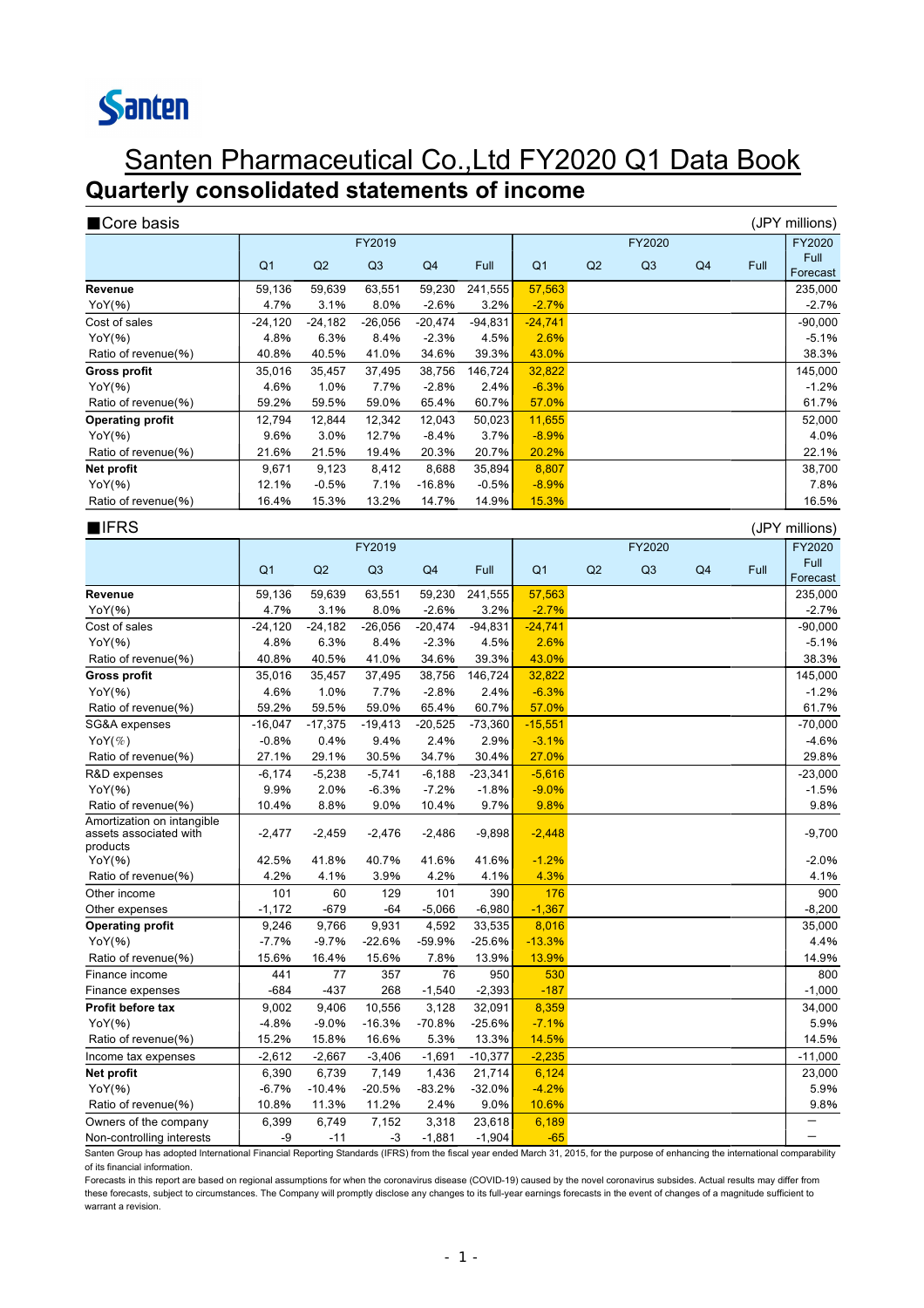### **Quarterly revenue details**

| Revenue by business segment  |                |          |                |          |          |                |                |                |                |      | (JPY millions)   |
|------------------------------|----------------|----------|----------------|----------|----------|----------------|----------------|----------------|----------------|------|------------------|
|                              |                |          | FY2019         |          |          | FY2020         |                |                |                |      | FY2020*1         |
|                              | Q <sub>1</sub> | Q2       | Q <sub>3</sub> | Q4       | Full     | Q <sub>1</sub> | Q <sub>2</sub> | Q <sub>3</sub> | Q <sub>4</sub> | Full | Full<br>Forecast |
| Prescription pharmaceuticals | 54.247         | 55,235   | 59,227         | 55,875   | 224.584  | 54,336         |                |                |                |      |                  |
| YoY(%)                       | 4.2%           | 4.5%     | 9.1%           | $-1.7%$  | 4.0%     | 0.2%           |                |                |                |      |                  |
| OTC pharmaceuticals          | 3.713          | 2.998    | 3.135          | 2.189    | 12.034   | 2.043          |                |                |                |      |                  |
| YoY(%)                       | 5.6%           | $-26.0%$ | $-14.4%$       | $-26.9%$ | $-15.4%$ | $-45.0%$       |                |                |                |      |                  |
| Medical devices              | 834            | 1.004    | 851            | 826      | 3,515    | 827            |                |                |                |      |                  |
| Others                       | 343            | 402      | 338            | 340      | 1.422    | 357            |                |                |                |      |                  |
| Total                        | 59.136         | 59.639   | 63.551         | 59.230   | 241.555  | 57.563         |                |                |                |      | 235.000          |
| YoY(%)                       | 4.7%           | 3.1%     | 8.0%           | $-2.6%$  | 3.2%     | $-2.7%$        |                |                |                |      | $-2.7%$          |

| [Japan]                      |                |                |                |                |                        |                |                |                |    |             | (JPY millions)   |
|------------------------------|----------------|----------------|----------------|----------------|------------------------|----------------|----------------|----------------|----|-------------|------------------|
|                              |                |                | FY2019         |                |                        |                |                | FY2020         |    |             | FY2020*1         |
|                              | Q <sub>1</sub> | Q <sub>2</sub> | Q <sub>3</sub> | Q <sub>4</sub> | Full                   | Q <sub>1</sub> | Q <sub>2</sub> | Q <sub>3</sub> | Q4 | <b>Full</b> | Full<br>Forecast |
| Prescription pharmaceuticals | 33,584         | 34.918         | 39.341         | 41,000         | 148.842 <mark> </mark> | 35.078         |                |                |    |             |                  |
| YoY(%)                       | $-0.4%$        | 4.9%           | 6.2%           | 5.4%           | 4.1%                   | 4.4%           |                |                |    |             |                  |
| OTC pharmaceuticals          | 3.637          | 2.919          | 3.060          | 2.106          | 11.722                 | 1.975          |                |                |    |             |                  |
| YoY(%)                       | 5.3%           | -26.4%         | $-14.9%$       | $-27.8%$       | $-15.8%$               | $-45.7%$       |                |                |    |             |                  |
| <b>Medical devices</b>       | 729            | 891            | 753            | 806            | 3,179                  | 645            |                |                |    |             |                  |
| <b>Others</b>                | 316            | 354            | 311            | 300            | 1.281                  | 317            |                |                |    |             |                  |
| Total                        | 38.265         | 39.082         | 43.465         | 44.212         | 165.024                | 38.016         |                |                |    |             | 153.000          |
| YoY(%)                       | 0.6%           | 2.4%           | 4.8%           | 3.4%           | 2.8%                   | $-0.7%$        |                |                |    |             | $-7.3%$          |

| [Overseas]                   |                |                |                |                |        |                |                |                |    |             | (JPY millions)   |
|------------------------------|----------------|----------------|----------------|----------------|--------|----------------|----------------|----------------|----|-------------|------------------|
|                              |                |                | FY2019         |                |        |                |                | FY2020         |    |             | FY2020*1         |
|                              | Q <sub>1</sub> | Q <sub>2</sub> | Q <sub>3</sub> | Q <sub>4</sub> | Full   | Q <sub>1</sub> | Q <sub>2</sub> | Q <sub>3</sub> | Q4 | <b>Full</b> | Full<br>Forecast |
| Prescription pharmaceuticals | 20.663         | 20.318         | 19.887         | 14.875         | 75.742 | 19.258         |                |                |    |             |                  |
| YoY(%)                       | 12.8%          | 3.8%           | 15.2%          | $-17.0%$       | 3.6%   | $-6.8%$        |                |                |    |             |                  |
| OTC pharmaceuticals          | 76             | 78             | 75             | 83             | 312    | 67             |                |                |    |             |                  |
| YoY(%)                       | 25.5%          | $-10.8%$       | 9.9%           | 8.2%           | 6.5%   | $-11.2%$       |                |                |    |             |                  |
| Medical devices              | 105            | 113            | 98             | 21             | 336    | 182            |                |                |    |             |                  |
| <b>Others</b>                | 27             | 48             | 26             | 40             | 141    | 40             |                |                |    |             |                  |
| Total                        | 20.870         | 20.557         | 20.086         | 15.018         | 76.531 | 19.547         |                |                |    |             | 82.000           |
| YoY(%)                       | 13.2%          | 4.4%           | 15.6%          | -16.9%         | 4.0%   | $-6.3%$        |                |                |    |             | 7.1%             |

■Revenue by region (JPY millions)<br>
FY2019 FY2020 FY2020 FY2020 FY2020 FY2020 FY2020 FY2019 FY2020 FY2020 Q1 Q2 Q3 Q4 Full Q1 Q2 Q3 Q4 Full Full Forecast China 6,753 6,958 5,659 2,950 22,321 5,806 26,000 YoY(%) | 26.3% 9.4% 23.8% -42.0% 4.5% <mark>| -14.0%</mark> | 16.5% Asia (China is not included) | 4,453 4,311 3,899 3,832 16,496 <mark>| 3,953</mark> | 17,000 YoY(%) | 19.9% -5.3% 10.3% 3.1% 6.3% <mark>| -11.2%</mark> | 3.1% EMEA | 9,456 8,944 10,481 8,098 36,979 <mark> 9,566</mark> | 37,000 YoY(%) 1.8% 2.9% 15.5% -11.0% 2.3% 1.2% 0.1% Americas 208 344 46 137 735 222 2,000 YoY(%) | 116.1% 311.2% -76.4% -13.1% 38.0% <mark>| 6.6%</mark> 172.1%

\*1 The forecast of revenue by business segment is not disclosed because the demand for products is uncertain due to the coronavirus disease (COVID-19).

### - 2 -